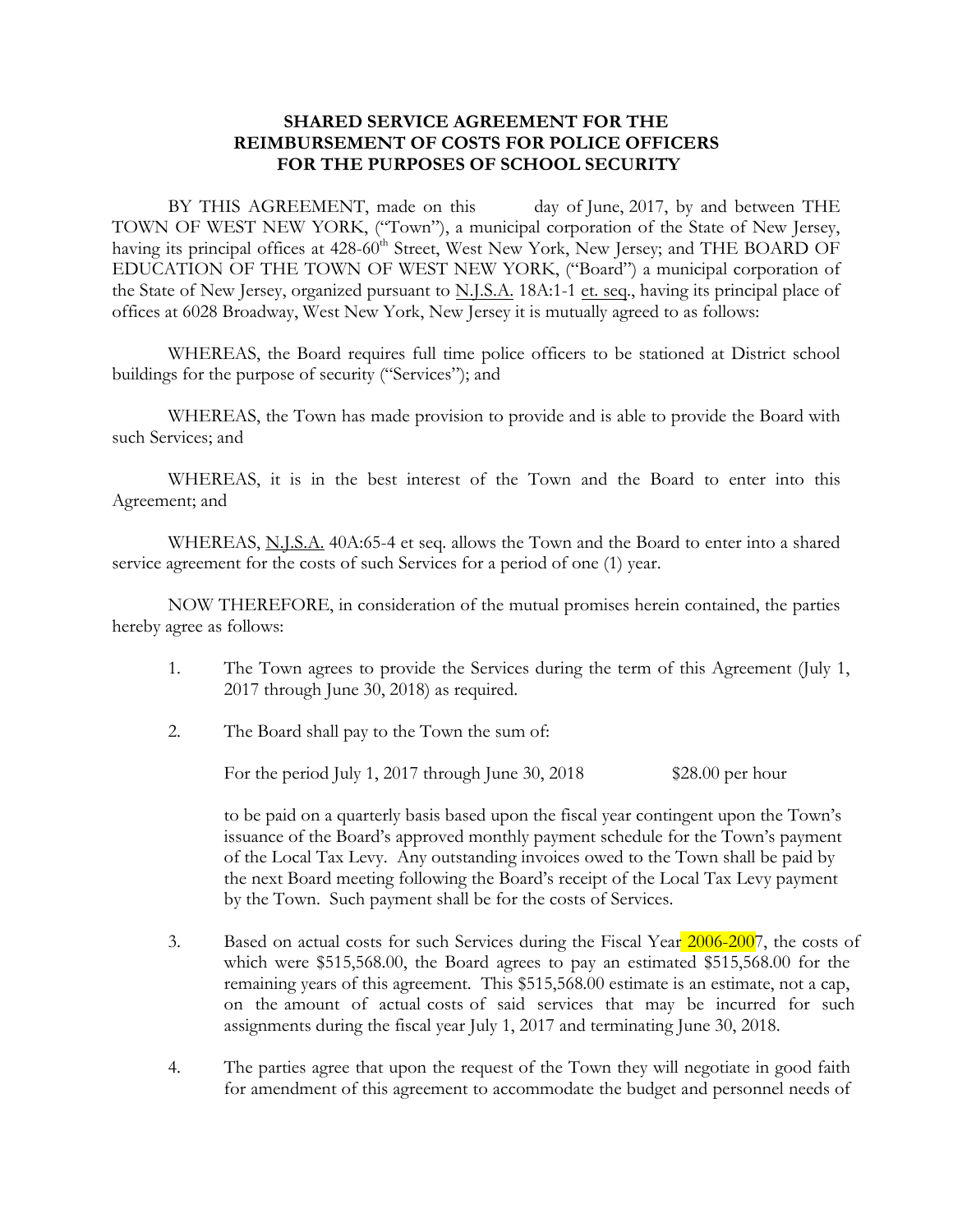the Town, provided that such amendment will not materially affect the cost to the Board or the school security provided by the terms hereof.

- 5. The obligations of this agreement are material to the public anticipated budget revenues and expenditures of each party and neither party to this Agreement shall assign or transfer, its performance without the prior written consent of the other then and in such event, either party may, at its option, forthwith cancel this Agreement by giving thirty (30) days written notice of same.
- 6. The failure of either party to insist upon strict performance of any of the covenants or conditions of this Agreement or to exercise any option herein conferred in any one or more instances, shall not be construed as a waiver or relinquishment for the future of any such covenants, conditions or options, but the same shall be and remain in full force and effect.
- 7. This agreement shall be construed, governed by, and interpreted in accordance with the laws of the State of New Jersey. In no event shall this Agreement, or any Agreement entered into by either party in furtherance of this Agreement, including any Agreement between the Town and any other party contracting therewith, provide for or permit arbitration of any dispute arising under any condition of this Agreement.
- 8. If any part of this Agreement or application thereof to any person or circumstance shall, for any reason, be adjudged by a Court of competent jurisdiction to be invalid, such Judgment shall not affect, impair, or invalidate the remainder of this Agreement which is hereby declared to be severable. Moreover, to the extent necessary, this Agreement shall be reformed in accordance with the intent of this Agreement so as to permit said Agreement to continue to its expiration.
- 9. Written notices or other communications given under this Agreement shall be by certified mail, returned receipt requested, addressed as follows:

| To the Board | Dean Austin, Secretary Board of Education<br>6028 Broadway<br>West New York, New Jersey 07093 |
|--------------|-----------------------------------------------------------------------------------------------|
| To the Town  | Carmela Riccie, Town Clerk<br>$428-60^{\text{th}}$ Street                                     |
|              | West New York, New Jersey 07093                                                               |
|              | Robert Antolos, Director, West New York Police Department<br>$428-60^{\text{th}}$ Street      |
|              | West New York, New Jersey 07093                                                               |
|              | IN WITNESS WHEREOF, the parties hereto have hereunto set their hands and seals the            |
| day of       | , 2017.                                                                                       |

| Attest: | Town of West New York |
|---------|-----------------------|
|         |                       |